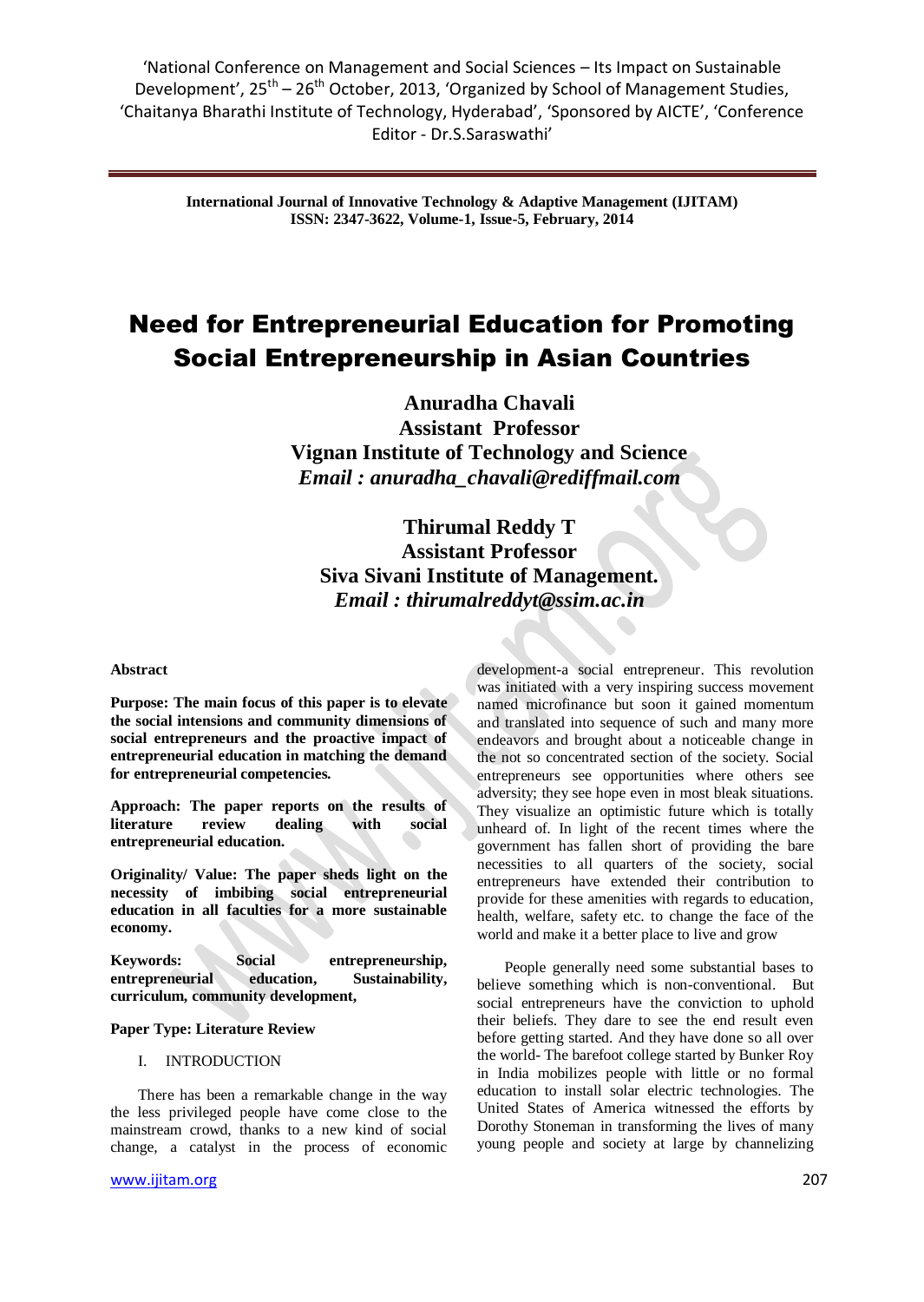'National Conference on Management and Social Sciences – Its Impact on Sustainable Development', 25<sup>th</sup> – 26<sup>th</sup> October, 2013, 'Organized by School of Management Studies, 'Chaitanya Bharathi Institute of Technology, Hyderabad', 'Sponsored by AICTE', 'Conference Editor - Dr.S.Saraswathi'

**International Journal of Innovative Technology & Adaptive Management (IJITAM) ISSN: 2347-3622, Volume-1, Issue-5, February, 2014**

their energy in the right direction and harnessing it to exploit the full potential of these people by focus on job training and education.

As rightly underlined by Matlay (2006), formal education in social entrepreneurship is believed to have a huge impact on the promotion of social entrepreneurship both in terms of magnitude and direction. But the contents may differ from place to place. The work of Walter and Dohse (2009) indicates the impact of entrepreneurship education in bringing about a change in the students' mindset with regards to pursuing the same as a career. The fact cannot be denied that much of this has been done so far in the business schools , but there is a scope for incorporating such education in other courses at different level also (Streeter and Jaquette, 2004).

Based on the much controversial assumption that social entrepreneurs are not born but are made,

Johannisson (1991) has enumerated the objective of entrepreneurship education programs as:

- 1) Development: Creating drive for the right predisposition and act as an incentive for start-up (Developing entrepreneurial intensions);
- 2) Acquisition: the technical aspects involved in initiating and nurturing a organization (know what has to be done);
- 3) Maintenance: Liaison activities necessary for growth and development( identify the right ones); and
- 4) Attainment: The skills required for development and maintenance of new venture. (what is necessary for being successful).

### **II**. TRENDS IN ENTREPRENEURIAL EDUCATION

-Inadequate offerings and extension of courses to disseminate the logic of social cause and risk taking to elevate the conditions of the society among the engineering students as they can make use of this dimension for developing more sustainable organizations and hence a more stable economy.

-Found mostly in business schools, but the business schools curricula follows more of functional structure based on functional areas.

-There is a mismatch between the students aspiration and the skills imparted through entrepreneurial programmes.

-The content of most of the courses is limited to general aspects of entrepreneurship and development of business plan

-Wide discrepancy among those who teach entrepreneurship both in magnitude and direction.

# III. RECOMMENDATIONS

Based on the above review,

-Entrepreneurship courses should be incorporated in the curricula of all disciplines at all levels i.e from undergraduate to post graduate courses.

-Care should be taken to imbibe in the students an attitude of self employment, risk taking, moving from the conventional jobs and above all community development rather than just making them acquainted with roles and functions of entrepreneurship.

-There is a burning need to bring about radical changes in teaching pedagogy and evaluation scheme employed in such courses.

# IV. IMPLICATIONS FOR FURTHER RESEARCH

The paper highlights the present scenario of lack of social entrepreneurial dimensions in the educational institutions in Asian countries and lack of incorporation of the same as an independent faculty in educational institutions. However, the study did not include the impact of such education in driving young students towards a more fulfilling career called social entrepreneurship. Future studies can investigate on the same with more objective empirical evidences.